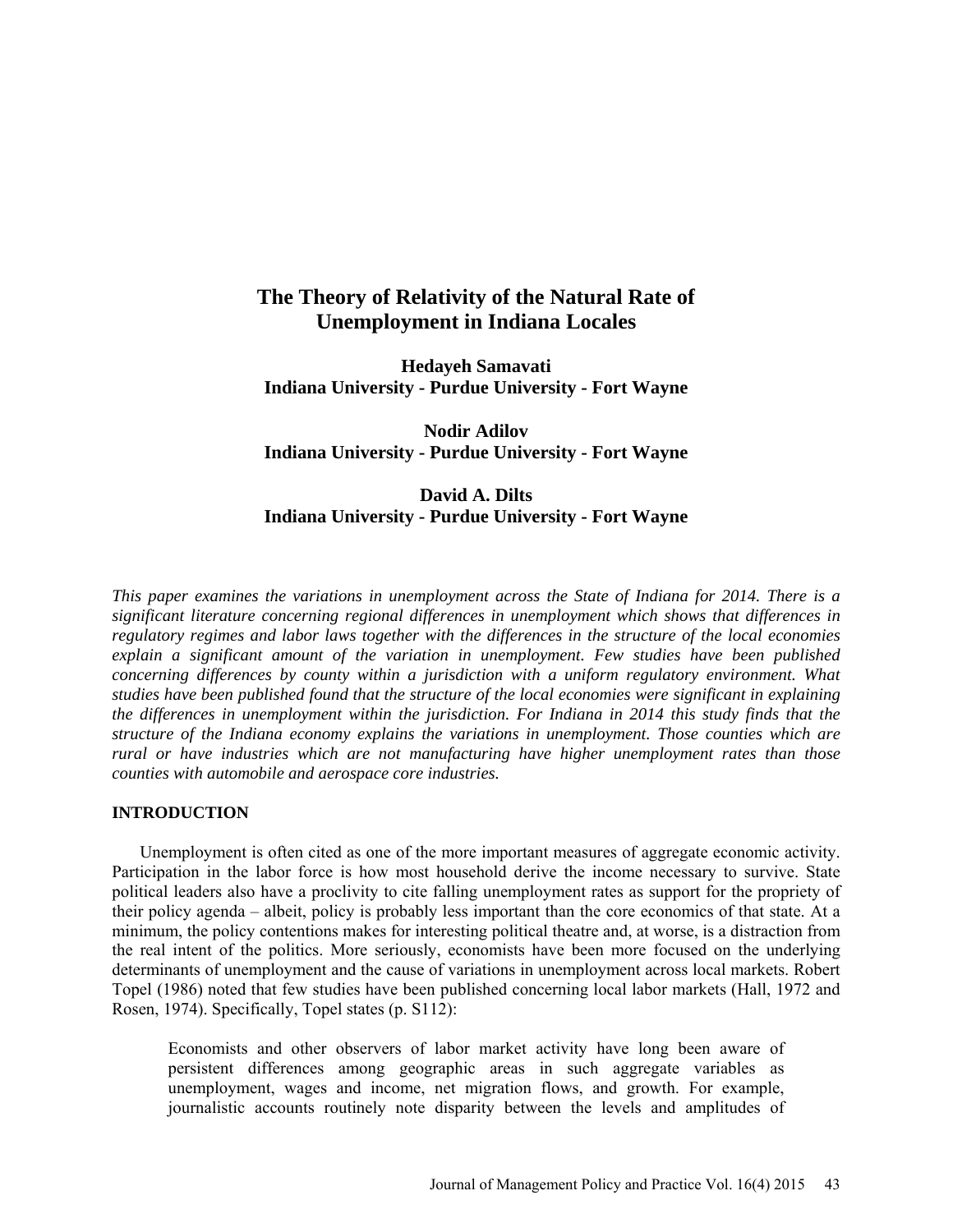measured unemployment rates in rapidly growing "sunbelt" localities, on the one hand, and the typically higher ones that occur in the industrial Northeast and upper Midwest regions. These disparities are often attributed to specific industry characteristics (area compositional effects), temporary or permanent changes in local market conditions affecting the demand for labor, or local policy variables (e.g., unemployment insurance). Somewhat surprisingly, detailed investigations of these regional difference in labor market activity have seldom been attempted.

This paper focuses on the State of Indiana for the year 2014. Unemployment insurance, workers compensation, income taxation and other labor market policies are basically constant across the counties within the same State's jurisdiction thereby eliminating public policy differences as a source of explanation for variations in local labor market unemployment rates (as Topel suggests these are potential explanations for variations in unemployment rates). This reduces the task in explaining the variations in unemployment rates to the standard variables used in such studies. Education levels (Bozick, 2009), size of market (Ellison, Keller, Roberts and Stevens, 2014), and structure of the local economy (Weiler, 2001) are used to explain the variations in the unemployment rate across the 92 counties in Indiana. Scholars have published studies suggesting that the cross-section selected and the time frame examined appear to have significant influence on the statistical results reported (Bean, 1994; Neuman and Topel, 1991 and Holzer, 1991).

## **THE INDIANA ECONOMY**

Among all of the states in the Union, Indiana is the where the largest proportion of its labor force is employed in manufacturing. It is also the state with the largest proportion of the State's Gross Domestic Product arising from manufacturing. The largest manufacturing industries in Indiana are the steel, automobile and aerospace industry. Table 1 reports the top ten states in the proportion of their state

|      |                | Manufacturing as                                             |      | Employment                |  |  |
|------|----------------|--------------------------------------------------------------|------|---------------------------|--|--|
| Rank | <b>State</b>   | Proportion of GSP                                            | Rank | In Manufacturing<br>State |  |  |
| 1.   | Indiana        | 30.06                                                        | 1.   | Indiana<br>16.77          |  |  |
| 2.   | Oregon         | 29.77                                                        | 2.   | 16.25<br>Wisconsin        |  |  |
| 3.   | Louisiana      | 23.40                                                        | 3.   | 14.02<br>Iowa             |  |  |
| 4.   | North Carolina | 20.85                                                        | 4.   | Michigan<br>13.52         |  |  |
| 5.   | Michigan       | 19.02                                                        | 5.   | Alabama<br>13.09          |  |  |
| 6.   | Wisconsin      | 18.90                                                        | 6.   | Arkansas<br>12.95         |  |  |
| 7.   | Kentucky       | 18.30                                                        | 7.   | Ohio<br>12.60             |  |  |
| 8.   | Alabama        | 17.77                                                        | 8.   | 12.43<br>Kentucky         |  |  |
| 9.   | Ohio           | 17.66                                                        | 9.   | Mississippi<br>12.30      |  |  |
| 10.  | South Carolina | 17.30                                                        | 10.  | 11.86<br>Kansas           |  |  |
|      |                |                                                              | 10.  | South Carolina 11.86      |  |  |
|      |                |                                                              |      |                           |  |  |
|      |                |                                                              |      |                           |  |  |
|      |                | Source: National Association of Manufacturers' Website, 2014 |      |                           |  |  |
|      |                |                                                              |      |                           |  |  |

**TABLE 1 GROSS STATE PRODUCT AND EMPLOYMENT ATTRIBUTABLE TO MANUFACTURING: 2014**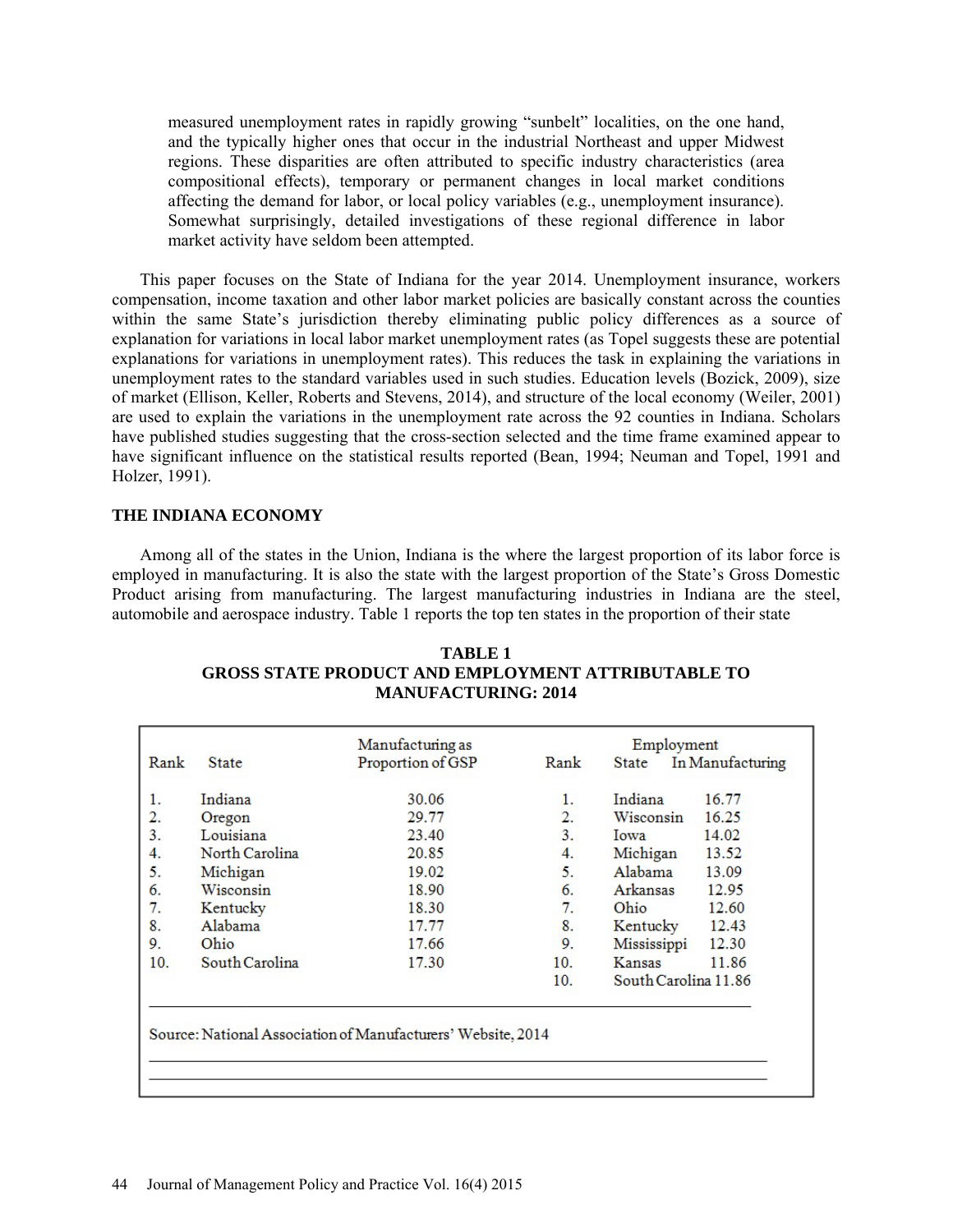products which are accounted for by manufacturing. Indiana's Gross State Product is 30.06 percent from manufacturing, the majority of which is from the automobile industry, and of those 619 manufacturing firms, nearly half of which produce automobile, truck, and aircraft parts (Incontext, 2014).

Examination of Table 1 shows that Indiana ranks first in the United States in both the proportion of Gross State Product (GSP) and Employment accounted for by manufacturing. The majority of this manufacturing is accounted for by two industries, automobile and aerospace and the steel industry.

Table 2 presents data concerning how Indiana compares to the United States. Indiana's median household income is significantly below the national median. Both the unemployment rate and labor force participation rate is slightly above the national average. Indiana is recovering from the recent recession, but it is unclear that income in the State has made the same strides that employment has.

## **TABLE 2 INDIANA COMPARISONS WITH UNITED STATES**

|                                  | Indiana  | <b>United States</b> |  |
|----------------------------------|----------|----------------------|--|
| Unemployment Rate                | 5.8      | 5.6                  |  |
| Percent Employment Manufacturing | 16.8     | 10.5                 |  |
| Median Household Income          | \$48,248 | \$53,046             |  |
| Labor Force Participation Rate   | .774     | .772                 |  |
| Source: InStat Website           |          |                      |  |

Indiana also has a significant amount of coal mining in the State. For 2013, the State of Indiana's website reports that mining amounted to 1.3 percent of the Gross State Product. The majority of this mining is bituminous coal. While transportation and construction are larger, about 2 percent each, these industries' employment is correlated with the size of the local labor market and are not base industries within the State.

#### **DATA AND EMPIRICAL MODEL**

The data used to estimate the empirical model are from published sources. The State of Indiana has created a website which is a link to various U.S. Commerce data sources. From this link, the data for unemployment, county size, and educational attainment were available. This same website also provided links the data gathered by the National Association of Manufacturers for counties which have manufacturing establishments, including breakdowns for automobile, aerospace, and steel firms. The State of Indiana's website also identifies counties in which coal mining is conducted. To obtain data for plant and mine closing a media search was conducted using two sources, *Indianapolis Star* and *Indianapolis Business Journal* from 2007 through 2014. The unemployment rate and size variables were the only variable which were not dummy variables.

The empirical model used to explain variations in the unemployment rate in Indiana is shown as equation 1) below. The independent variable included in the model reflect the findings previous studies published in the literature concerning local labor markets, as well as the realities concerning the current state of the Indiana economy. The equation to be tested is:

 $\mathbf{UR} = \beta_0 + \beta_1 \, \text{SIZE} + \beta_2 \, \text{ED} + \beta_3 \, \text{STLLOSS} + \beta_4 \, \text{AUTO} + \beta_5 \, \text{ALOSS} + \beta_6 \, \text{COALLOSS}$  (1)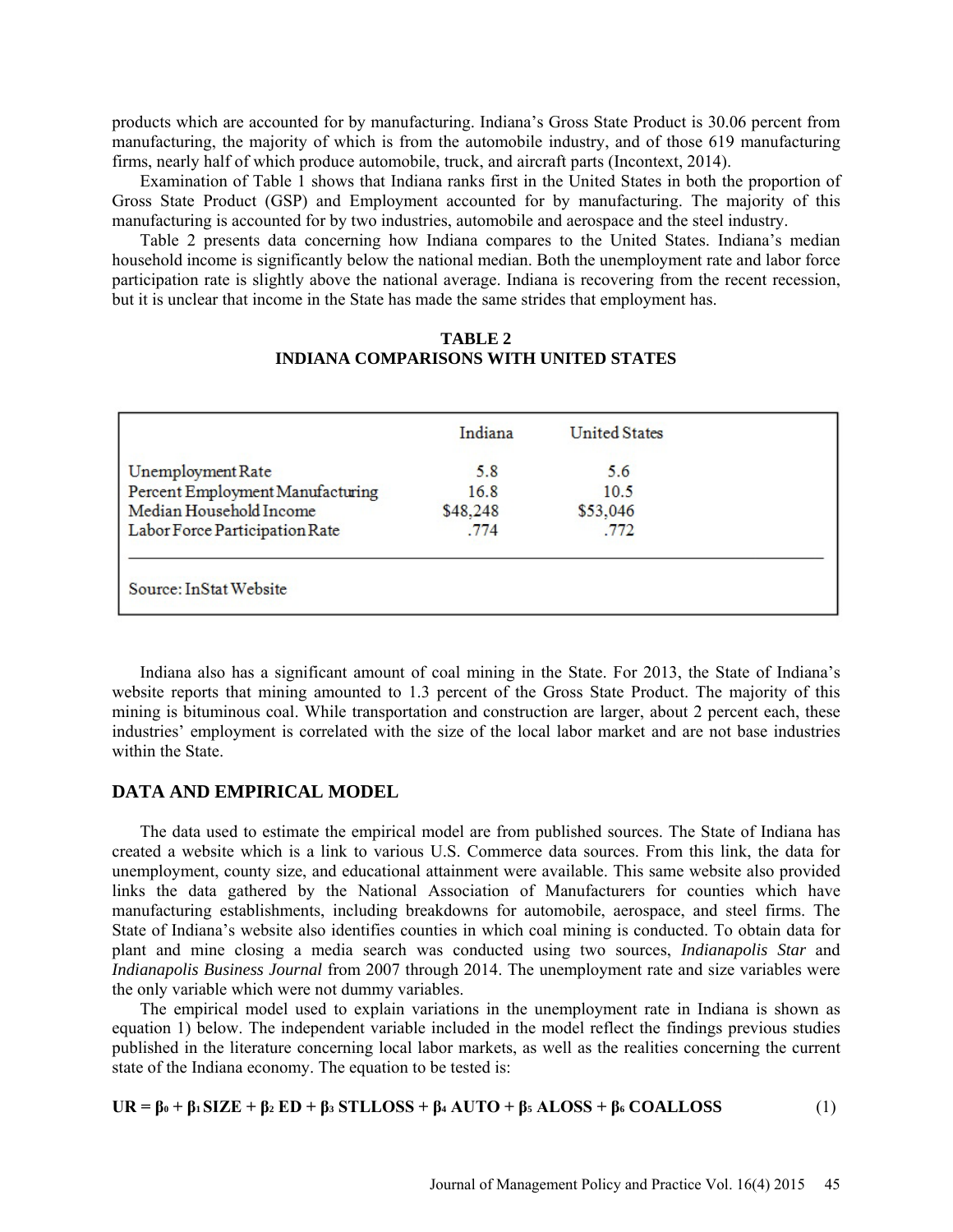where SIZE is the population of the county in Indiana (92); ED is the percentage of the labor force with at least a 4 year college degree ( Income and Education levels, are correlated in the county data at .5. Per capita Personal Income was used in early estimations of this model, but the correlation of the two variables made both insignificant. It was therefore decided to include education which is also picking up some of the variation that would normally be attributed to income); STLLOSS is a dummy variable which is one for a county is which there has been a net loss in employment in the Steel industry over the past decade and zero otherwise; AUTO is a dummy variable which is one for a county in which there is at least one establishment employing persons in SIC code 31-33 - automobiles and aerospace, zero otherwise; ALOSS is a dummy variable which is one for a county which has had a net loss in employment in these industries over the past decade, zero otherwise; and COALLOSS is a dummy variable which is one for a county which has had a net loss in coal mining jobs over the past decade, zero otherwise.

## **EMPIRICAL RESULTS**

Ordinary least squares was applied to data obtained from Indiana Statistics for SIZE, AUTO, and ED. Table 3 presents the results for the estimated model.

Approximately 43 percent of the variation in unemployment rates among Indiana's counties is explained by the model. Each of the estimated coefficients is significant and of the hypothesized sign. The intercept term is 6.659, suggesting that unemployment in Indiana taking into account the variations from the explanatory variables is roughly 6.7 percent – an argument could be made that this is the natural rate of unemployment for Indiana in the aggregate, albeit, each county would exhibit a different natural rate.

The SIZE variable is positive, as hypothesized and consistent with findings of other studies of local labor markets. Consistent with results reported by Roback (1987) and subsequent studies published. As the market size increases there are compensating components of the larger community which will offset the pain of potential unemployment. These compensating differentials include the existence social services, educational opportunities, and a higher likelihood that job search could be fruitful. This is a standard result in the literature (Roback, 1982; Ellison, Keller, Roberts and Stevens, 2014).

| R Square                  | 0.43        |          |             |         |  |
|---------------------------|-------------|----------|-------------|---------|--|
| Adjusted R Square<br>0.39 |             |          |             |         |  |
| Standard error<br>0.76    |             |          |             |         |  |
| <b>F</b> Statistic        | 10.75       |          |             |         |  |
| <b>Observations</b>       | 92          |          |             |         |  |
|                           |             | Standard |             |         |  |
|                           | Coefficient | Error    | t-statistic | p-value |  |
| Intercept                 | 6.659       | 0.277    | 29.36       | 0.000   |  |
| <b>SIZE</b>               | 0.407       | 0.273    | 1.46        | 0.069   |  |
| ED                        | $-0.049$    | 0.013    | $-3.71$     | 0.000   |  |
| <b>STLLOSS</b>            | 1.942       | 0.597    | 3.25        | 0.002   |  |
| <b>AUTO</b>               | $-0.654$    | 0.223    | $-2.94$     | 0.004   |  |
| <b>ALOSS</b>              | 1.313       | 0.356    | 3.69        | 0.000   |  |
| <b>COALLOSS</b>           | $-0.668$    | 0.288    | $-2.32$     | 0.023   |  |

**TABLE 3 STATISTICAL RESULTS**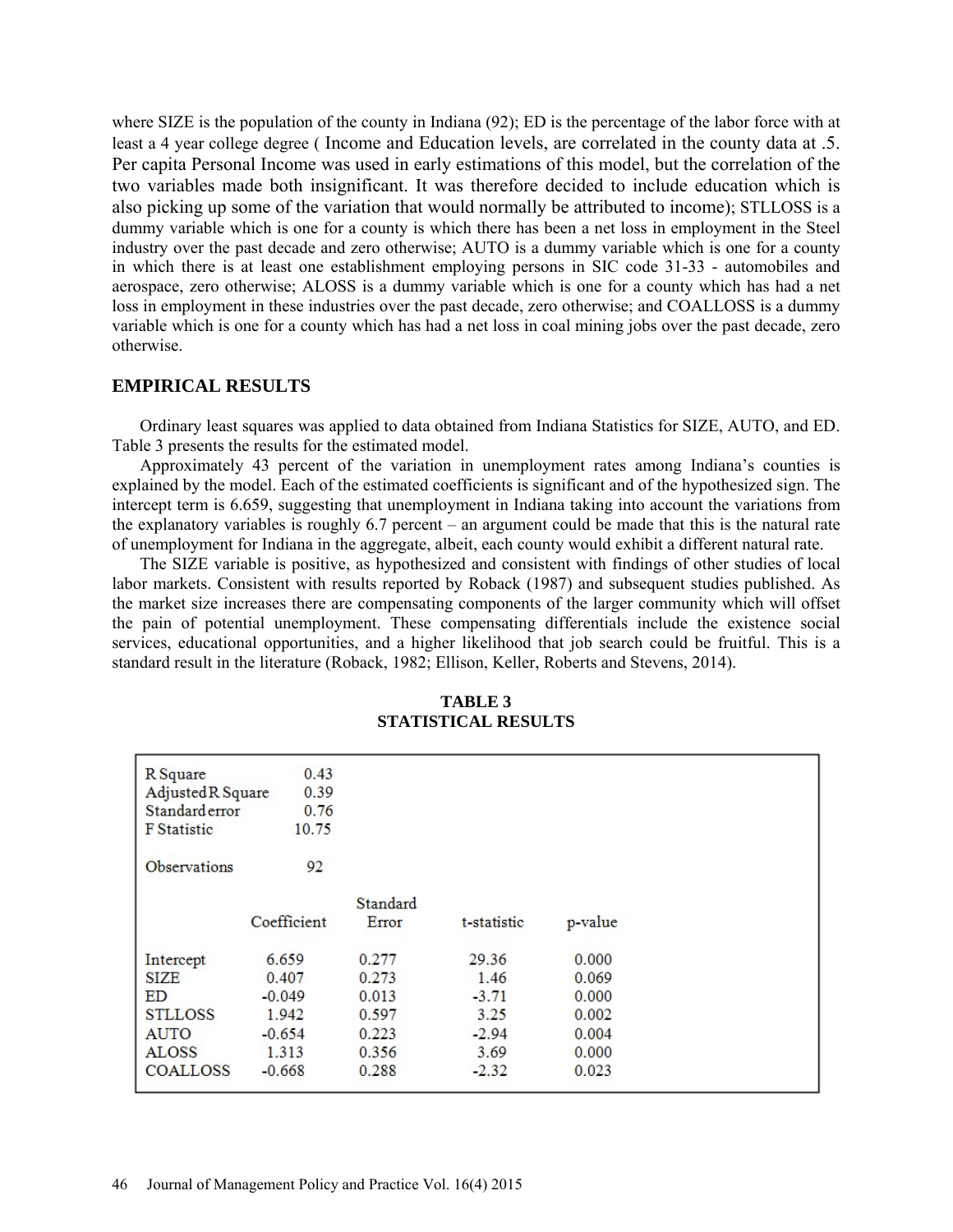Education is posited to have a negative sign. As education increases the likelihood of becoming unemployed and persisting in unemployment declines (Sephton, 2009). Table 3 shows that ED has a negative sign and is statistically significant. Again, this is a result consistent with the results reported in the literature (Bozick, 2009 and Ellison, Keller, Roberts and Stevens, 2014).

The results support the contention that the variations in unemployment rate across Indiana counties during this particular year are a function of the structure of the Indiana economy. Those counties which have establishments which are in the automobile and aerospace industries, have a lower unemployment rate than those counties which do not participate in these industries. The higher incomes earned in these industries support significant secondary economic activities, but also there are many suppliers and other firms which often thrive as a result of having automobile or aerospace businesses in their communities. Therefore, the sign for AUTO was hypothesized to be positive, and that was what was obtained.

The remaining structural variables were included to capture the effects of loss of core businesses (automobile, aerospace, coal and steel) on the counties' respective economies. It was hypothesized that as automobile and aerospace plants, steel mills, or coal mines closed, there would be significant loss of employment which directly resulted from plant closings. In addition, it is likely that the loss of jobs in establishments in core industries would spill-over into secondary labor markets (i.e., retail etc.). Further, that since many of these were high paid jobs, and often skilled or semi-skilled jobs, the unemployment observed was likely to persist (Weiler, 2001). Those who had invested in such training would be unlikely to accept lower skilled, lower paid jobs.

Table 3 shows that STLLOSS, and ALOSS were of the proper sign and significant. In the case of these two variables, the loss of these establishments were associated with higher unemployment rates in the affected counties – a result which is consistent with previously published studies (i.e., Roback, 1987; Holzer, 1991 and Weiler, 2001). However, the sign for COALLOSS was negative, which was unexpected because coal mining was hypothesized to be a base industry in Indiana. In fact, coal is over half of the total mining sector in Indiana, which is just over one percent of the State's gross domestic product. Moreover, coal mining occurs primarily in rural areas and is relatively capital intensive – particularly open pit mining like most of Indiana's mines. Further complicating matters is the fact that much of this coal is exported which does not generate employment in secondary labor markets. The exportation of coal and the lack of secondary labor markets fueled by this industry results in a negative sign for this variable which, upon reflection, is a reasonable result.

#### **CONCLUSION**

The size of the labor market and post-secondary education play their standard roles as determinants of variations in unemployment rates among Indiana's 92 counties. The evidence supports the idea that the variations, by county, are significantly associated with the structure of the local economy. Indiana's economy is heavily manufacturing (highest proportions in the U.S.) and it should come as no surprise that unemployment would be mitigated by the presence of manufacturing firms within the county. What is interesting that the loss steel mills and automobile factories have significant impacts on the unemployment rate within a county even when that loss occurred years (seven or eight) before 2014. This suggests that not only the economic structure is important, but there is significant persistence of high rates of unemployment when plant or mine closings occur. The closing of coal mines does not produce higher unemployment rates for 2014 in Indiana. This is because coal mining is an export industry and has little impact in secondary labor markets in the rural areas which lost those coal mines.

These results are consistent with the inherited literature, but seems at odds with much of the rhetoric observed from the State's political leaders. To maintain high rates of employment, attraction of firms outside of manufacturing does not seem fruitful. Attraction of establishments to areas outside of the areas where there is a history of plant closures also seems worthy of re-examination.